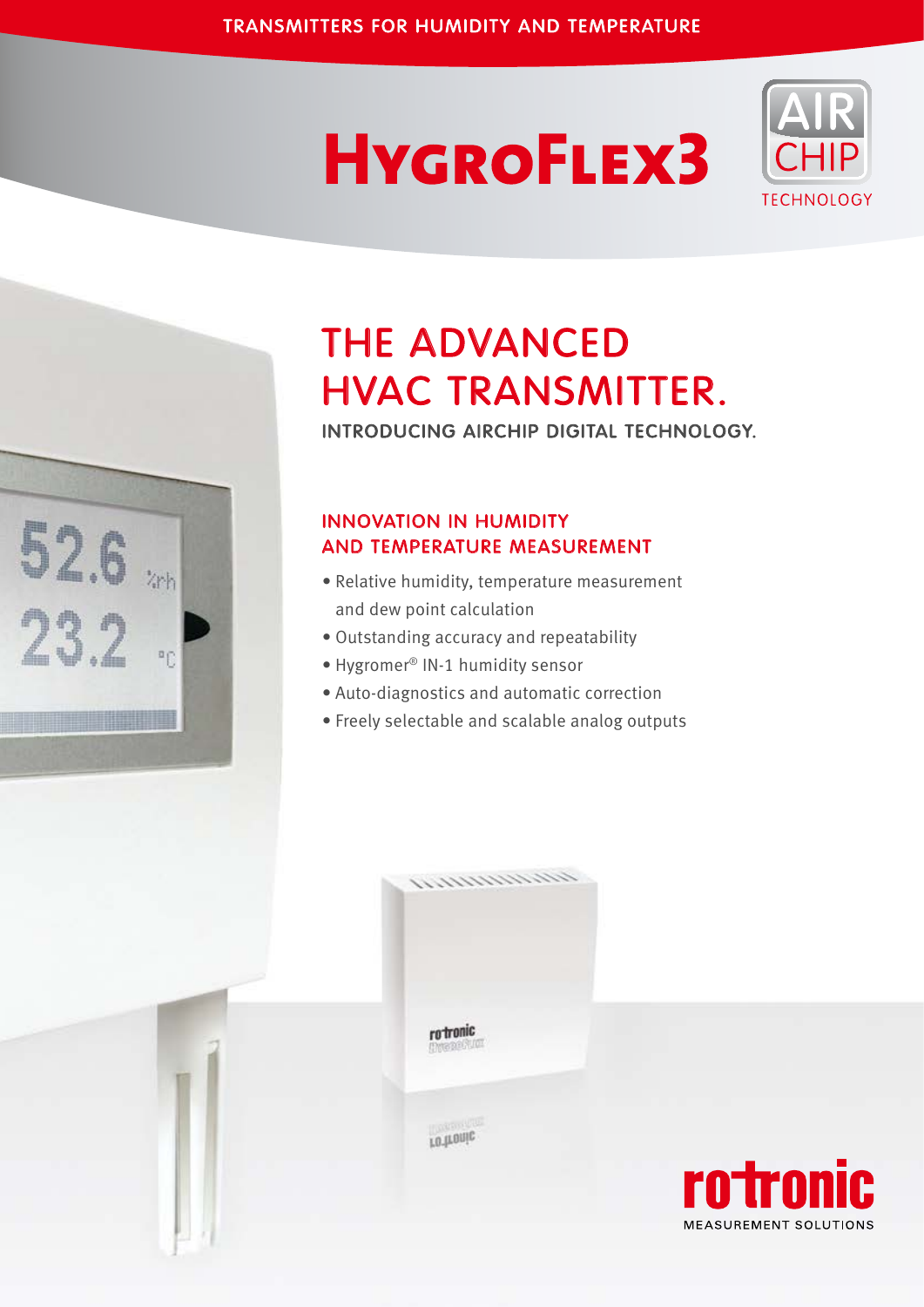# SPECIFY THE BEST: HYGROFLEX3 ADVANTAGES AT A GLANCE.

**The new HygroFlex3-series is the latest development in HVAC transmitters for relative humidity, temperature and dew point. Based on AirChip3000 technology, the instruments achieve a degree of accuracy not seen before.**

**In combination with advances in sensor technology and integration, the HygroFlex3-series provides superb precision and state-of-the-art functionality, taking humidity, temperature and dew point measurement to a whole new level of performance and reliability (< 2 %rh / 0.3 K).**

#### Highly versatile

- One or two selectable and scalable analog outputs
- • Analog outputs assignable to relative humidity, temperature or dew point
- 2-wire or 3/4-wire systems available



### **AirChip3000**

- • Compensates humidity and temperature over 30,000 reference points
- 2,000 data point memory
- Dew/frost point calculation
- Sensor auto-diagnostics and automatic correction
- Active alarming and information
- ASIC (Application Specific Integrated Circuit), micro-controller and EEPROM on one chip

#### Fast response and precision measurement

- • By decoupling the Pt100 temperature sensor from the probe, thermal response is significantly improved
- Use of Pt100 Class A sensors for maximum accuracy

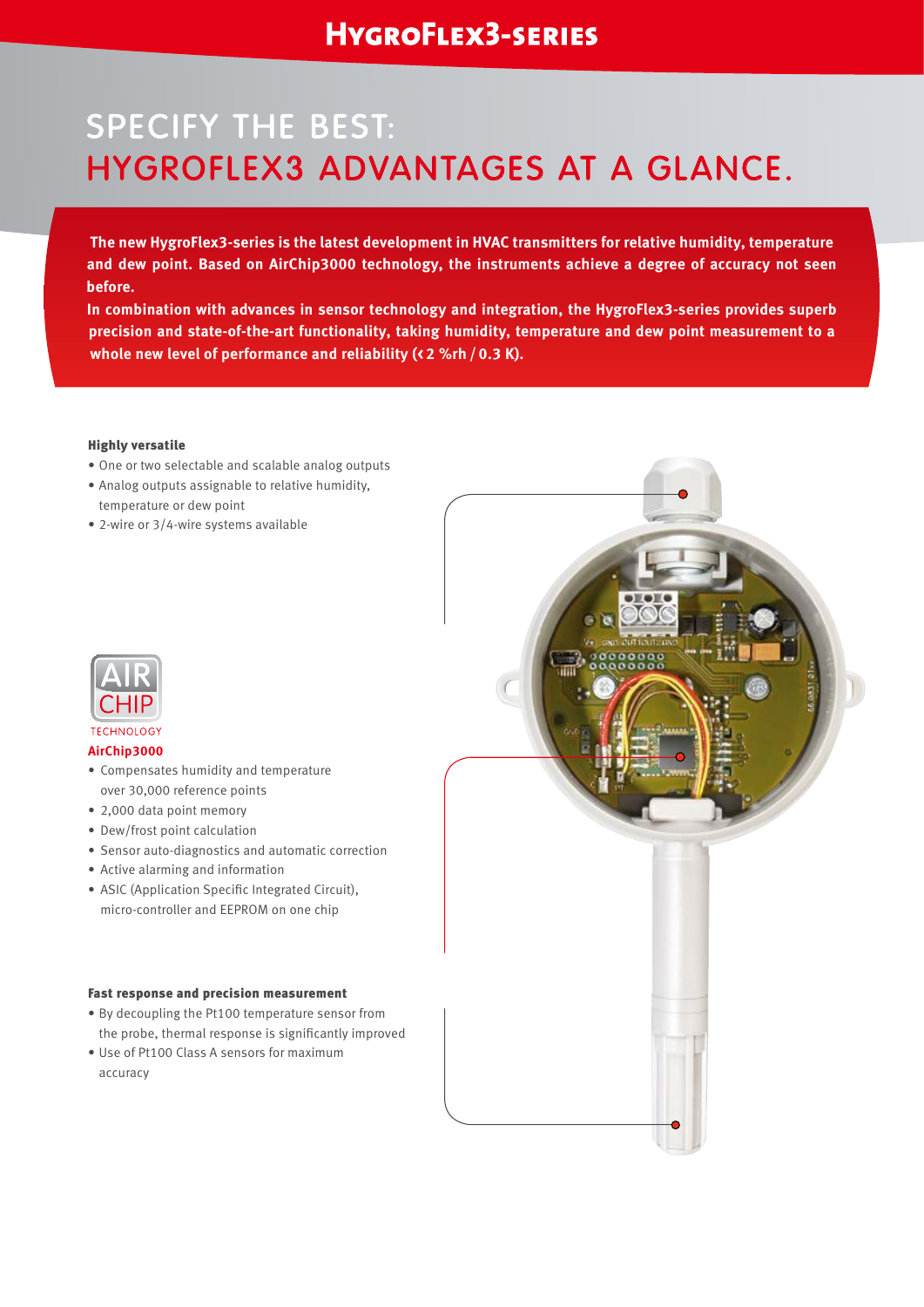## APPLICATIONS.

The HygroFlex3-series is ideal for all applications where exact measurement of humidity and temperature is of decisive importance. The transmitters can be used in a variety of fields for heating, ventilation and air conditioning applications, greenhouses, museums, warehouses, libraries, railway stations and for climate control in office buildings.

Thanks to the exceptional long-term stability of the sensors and auto-diagnostics, the transmitters are both service-friendly and reliable and will save you time and money.



HF3 duct version For use in ventilation shafts



For use in technical equipment rooms



HF3 space version

For use in offices and rooms where appearance is important

> $K1$ <sup>.</sup> OUT  $(1.01T)$

# OUTPUTS OF THE HYGROFLEX3-SERIES.

The high flexibility of the HygroFlex3-series allows the user to freely select the output parameters and the scale of each output. All you need to do is enter the desired settings using HW4 software.

### HF32-series

2-wire technology



### HF33-series

3/4-wire technology